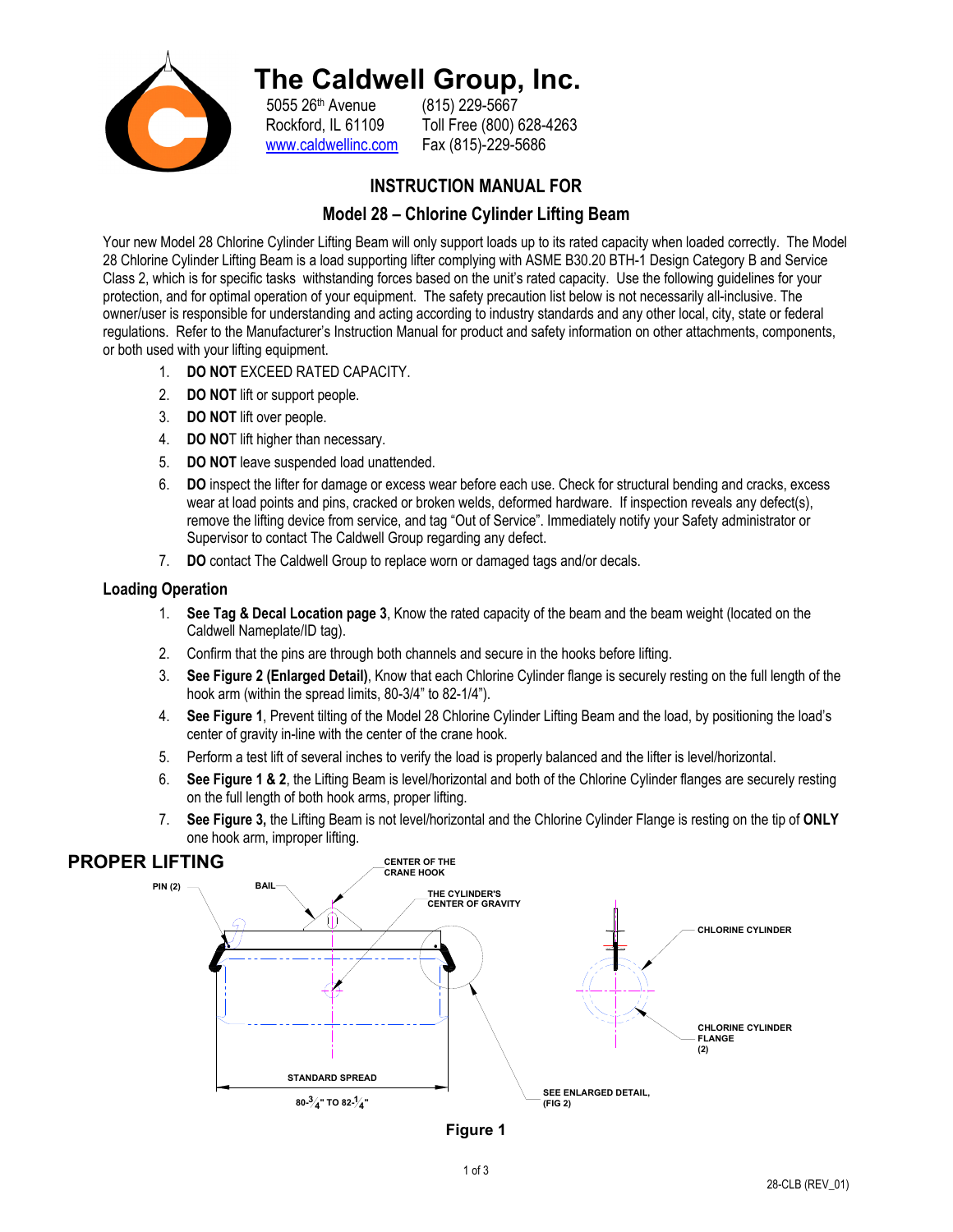

# **The Caldwell Group, Inc.** 5055 26<sup>th</sup> Avenue (815) 229-5667

5055 26<sup>th</sup> Avenue<br>Rockford, IL 61109 www.caldwellinc.com Fax (815)-229-5686

Toll Free (800) 628-4263

### **INSTRUCTION MANUAL FOR**





**Figure 2** 



**MODIFICATIONS TO YOUR LIFTING EQUIPMENT WITHOUT PRIOR WRITTEN APPROVAL FROM THE CALDWELL GROUP, INC. VOIDS YOUR WARRANTY. REFER TO ASME 30.20 REGARDING LIABILITY OF REPAIRED OR MODIFIED LIFTER.**